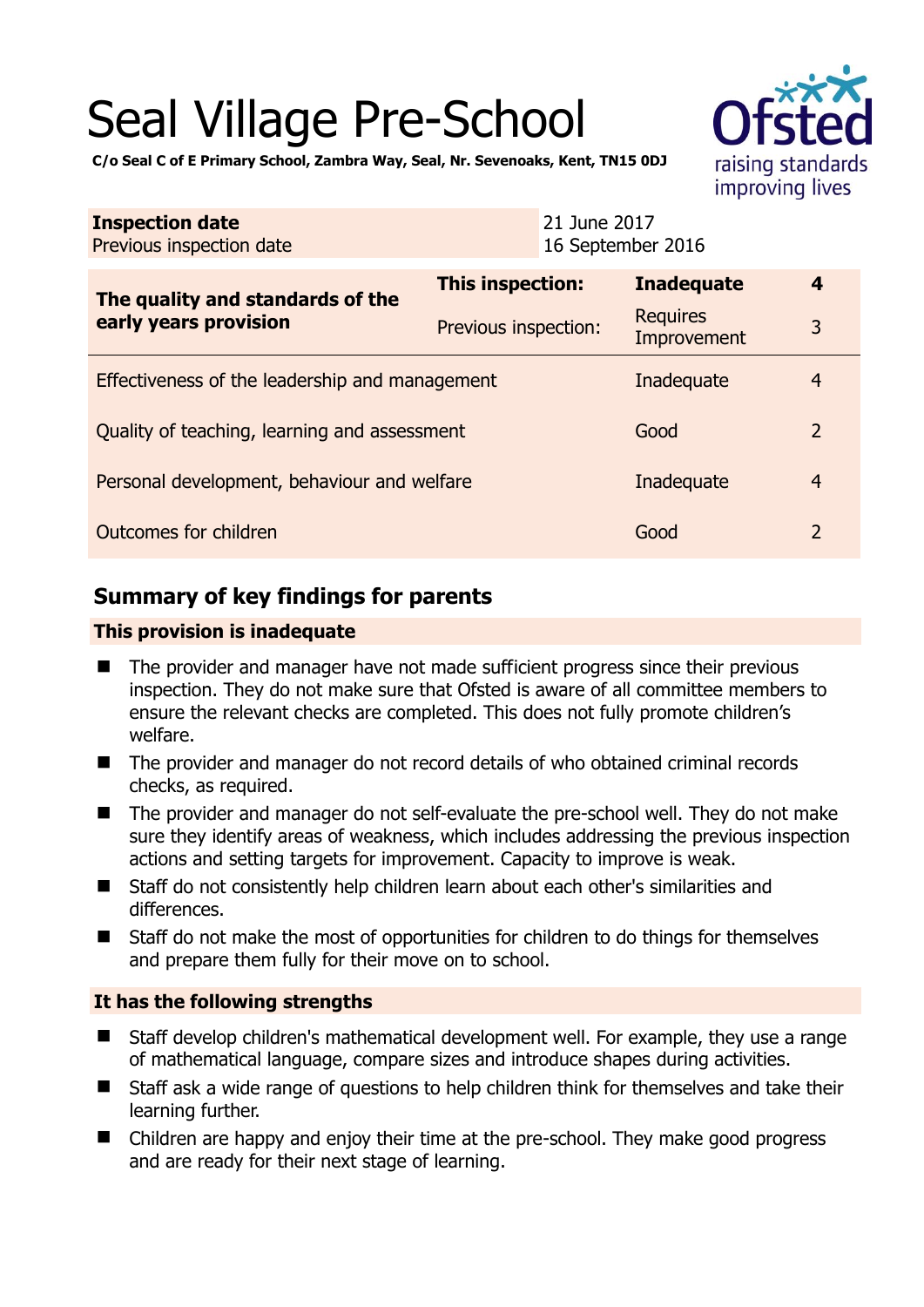# **What the setting needs to do to improve further**

## **To meet the requirements of the early years foundation stage and the Childcare Register the provider must:**

|                                                                                                                                                             | <b>Due Date</b> |
|-------------------------------------------------------------------------------------------------------------------------------------------------------------|-----------------|
| ensure Ofsted is provided with the necessary information about all<br>committee members so that the required checks can be carried out                      | 18/07/2017      |
| ensure that a record is kept, and is ready for inspection, of who<br>obtained the Disclosure and Barring Service checks for staff and<br>committee members. | 18/07/2017      |

## **To further improve the quality of the early years provision the provider should:**

- develop the use of self-evaluation to identify areas of weakness, including breaches in requirements and set successful targets for improvement
- increase opportunities for children to learn about the diversity of each other's backgrounds
- build on opportunities for children to do things for themselves and prepare them fully for their move on to school.

## **Inspection activities**

- The inspector observed the quality of teaching and the impact this has on children's learning and development.
- The inspector viewed all areas of the pre-school.
- The inspector viewed a range of documentation, including suitability checks, committee members' information and children's records.
- The inspector spoke to children and parents.
- The inspector conducted a joint observation with the manager.

#### **Inspector**

Sarah Stephens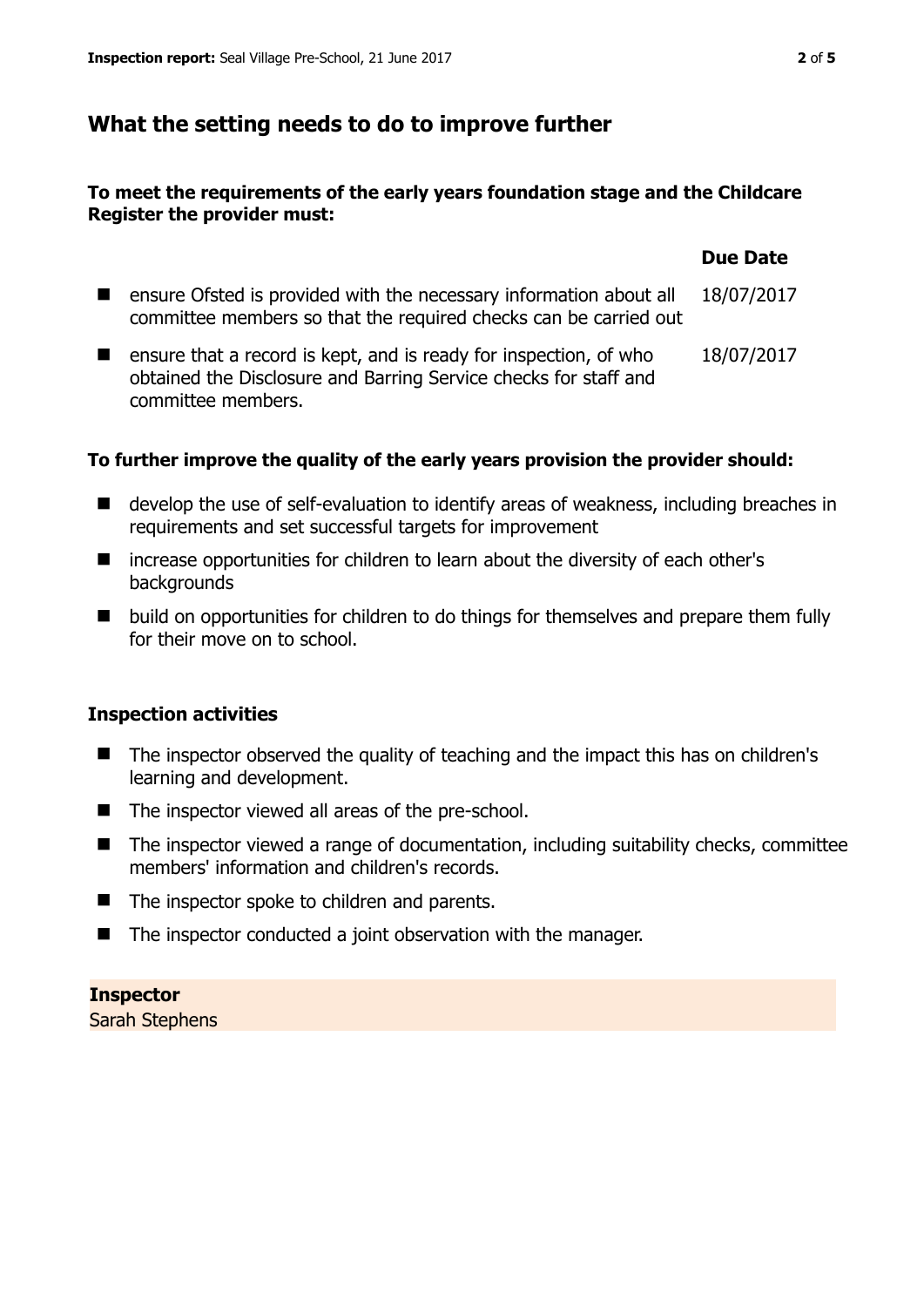# **Inspection findings**

#### **Effectiveness of the leadership and management is inadequate**

Safeguarding is not effective. The provider and manager do not make sure that they complete actions set at the previous inspection. They do not ensure that Ofsted is aware of all committee members in order that the relevant checks can be completed. The provider and manager do not record who obtained the checks, as required. They do not identify and act on the weaknesses in the pre-school and target successful areas for improvement. Staff know the signs that would cause them concern about a child's welfare and the processes to follow. The manager oversees her staff well. For example, she provides regular meetings, observes their practice and offers training opportunities. This helps develop their knowledge and skills further. The manager successfully monitors children's progress. This helps her identify any gaps in development early and provide the appropriate support. She works with other settings and professionals well to support a consistent approach in meeting all children's learning and development needs.

#### **Quality of teaching, learning and assessment is good**

Staff successfully support children's learning and development. They use the information from their observations and assessments well to plan for their next stage in learning. Staff encourage children's physical development well. For example, they run around practising for sports day, they tip and pour sand and climb equipment. Staff encourage children to form positive relationships with each other. For instance, they clap when their friends finish their race. Staff provide regular opportunities to involve parents in their children's learning. For example, they have daily discussions and provide parent days to share development folders. This helps parents to support their children's learning at home. Additional funding is used well to support the specific learning needs of children.

# **Personal development, behaviour and welfare are inadequate**

The breaches in leadership and management have a significant impact on children's welfare and well-being. For example, committee members help out at the pre-school without all the relevant checks being undertaken. Staff do not make the most of opportunities for children to learn about each other's backgrounds and diversity. They do not consistently help children develop their independence further, such as during snack time. Staff provide clear guidance and explanations to help children manage their own behaviour. For instance, they remind them about the 'golden rules' and reinforce these throughout the session. These include being kind to each other and 'caring is sharing'.

## **Outcomes for children are good**

All children make progress that is appropriate for their age and any gaps in development are steadily closing. They engage and sustain their attention in activities. Children are confident to talk to adults and share their ideas, which supports their communication and language. Children build on their early writing development, for example, during painting and drawing activities.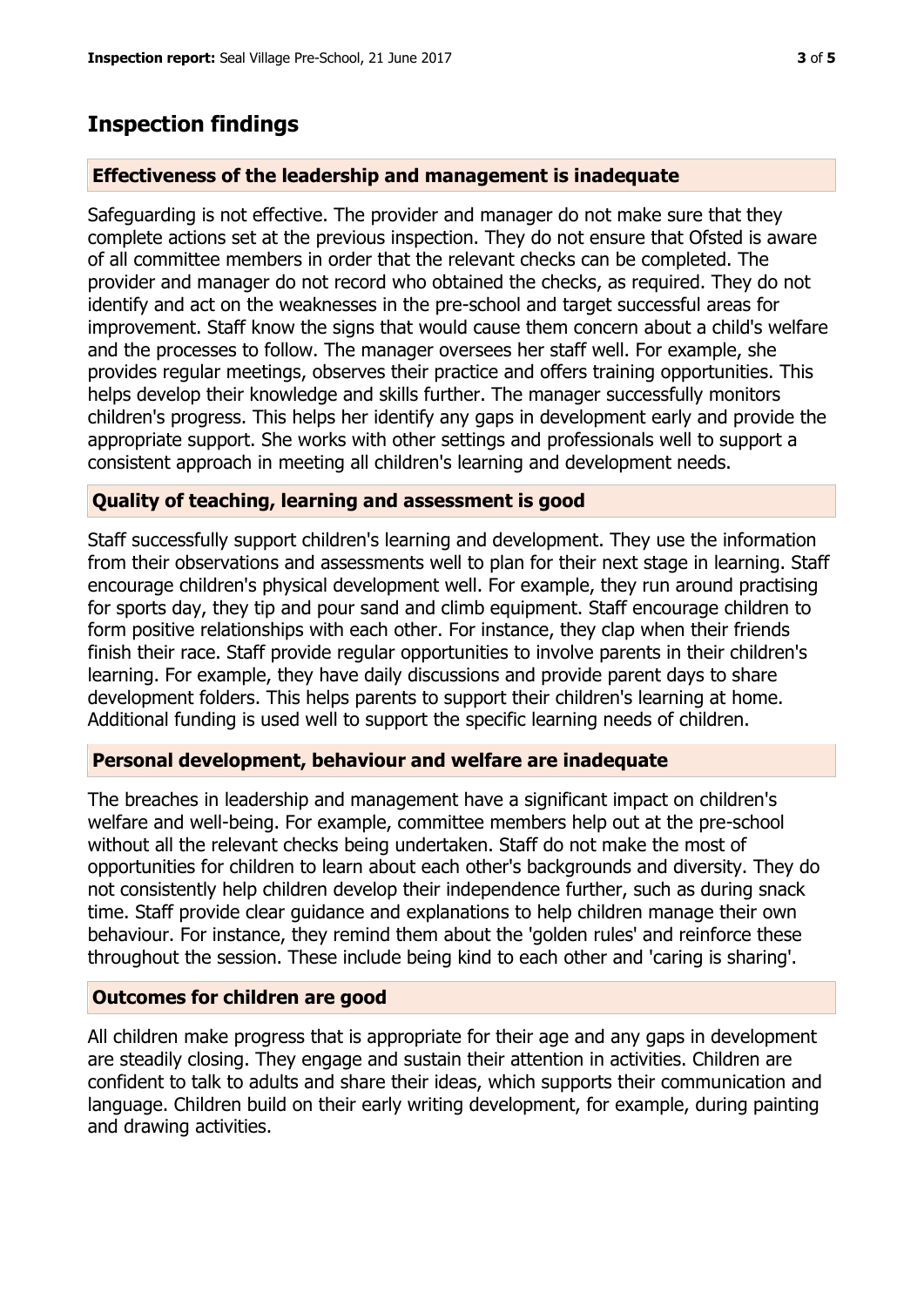# **Setting details**

| Unique reference number                             | EY276356                                                                             |
|-----------------------------------------------------|--------------------------------------------------------------------------------------|
| <b>Local authority</b>                              | Kent                                                                                 |
| <b>Inspection number</b>                            | 1074290                                                                              |
| <b>Type of provision</b>                            | Sessional provision                                                                  |
| Day care type                                       | Childcare - Non-Domestic                                                             |
| <b>Registers</b>                                    | Early Years Register, Compulsory Childcare<br>Register, Voluntary Childcare Register |
| Age range of children                               | $2 - 4$                                                                              |
| <b>Total number of places</b>                       | 16                                                                                   |
| Number of children on roll                          | 27                                                                                   |
| <b>Name of registered person</b>                    | Seal Village Pre-School Committee                                                    |
| <b>Registered person unique</b><br>reference number | RP910847                                                                             |
| Date of previous inspection                         | 16 September 2016                                                                    |
| <b>Telephone number</b>                             | 01732 762 799                                                                        |

Seal Village Pre-School registered in 2004 and operates from premises located at Seal Church of England Primary School, near Sevenoaks, Kent. There are four members of staff, of whom three have relevant early years qualifications at level 2 or above. The preschool is open Monday to Friday from 9am to 3pm, during term time only. The provider receives funding to provide free early education for children aged two, three and four years.

This inspection was carried out by Ofsted under sections 49 and 50 of the Childcare Act 2006 on the quality and standards of provision that is registered on the Early Years Register. The registered person must ensure that this provision complies with the statutory framework for children's learning, development and care, known as the early years foundation stage.

Any complaints about the inspection or the report should be made following the procedures set out in the guidance 'Complaints procedure: raising concerns and making complaints about Ofsted', which is available from Ofsted's website: www.gov.uk/government/organisations/ofsted. If you would like Ofsted to send you a copy of the guidance, please telephone 0300 123 4234, or email enquiries@ofsted.gov.uk.